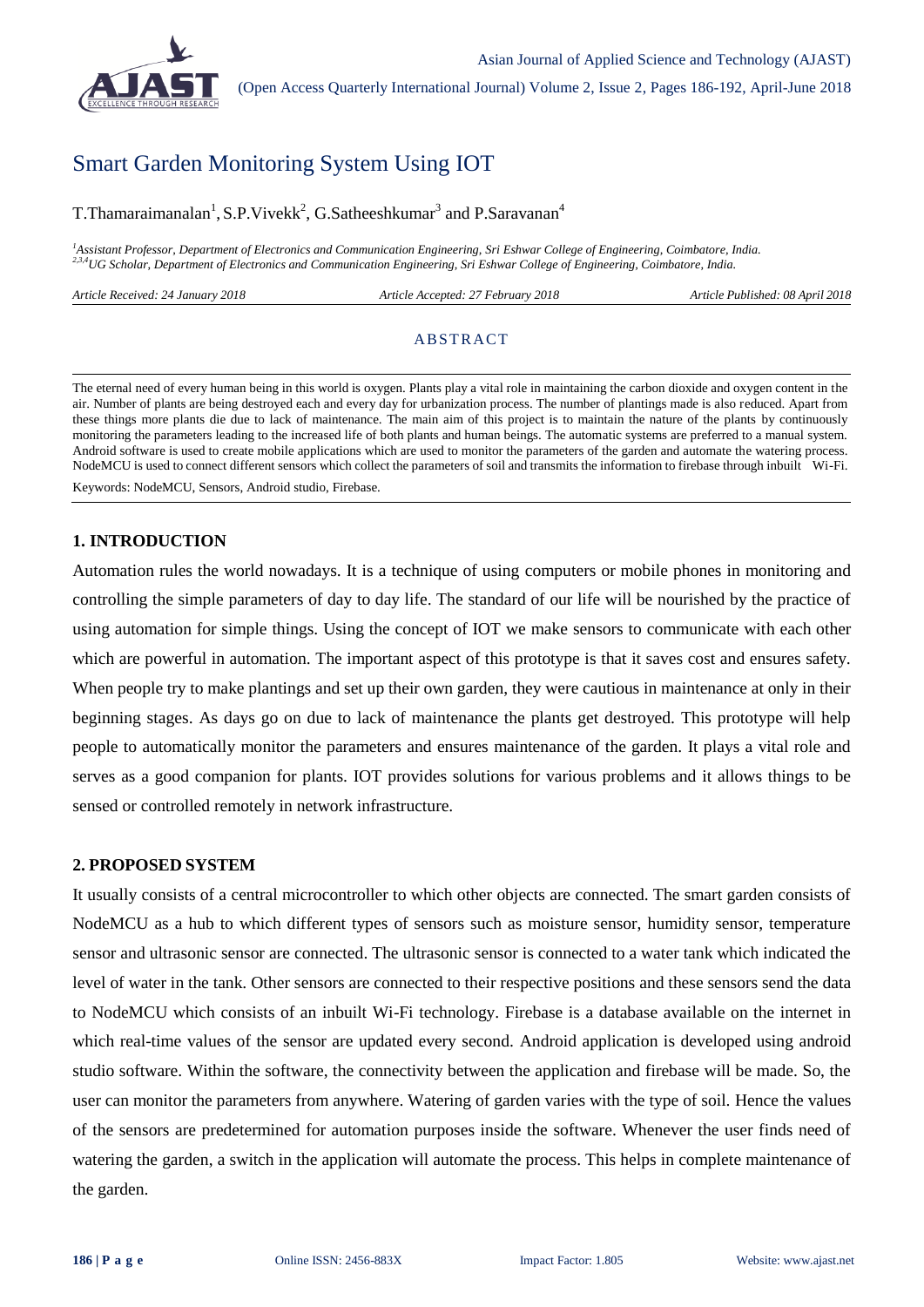

**3. BLOCK DIAGRAM**



#### **4. SENSORS**

The devices which converts the electrical signals into digital signals are known as sensors. The different types of sensors incorporated in this system are listed below.

- Humidity sensor used to measure the humidity content of the soil.
- Temperature sensor used to measure the temperature of the soil.
- Ultrasonic sensor used to measure the water level in the tank.
- Moisture sensor used to measure the moisture content of the soil.



Figure 1: Types of sensors used

### **5. NODEMCU**

Smart Garden includes NodeMCU as a hub. NodeMCU is an open source IoT platform. It runs on ESP8266 Wi-Fi SoC from Espessif Systems, and hardware based on the ESP-12 module available at lowest cost. It is a Single – board microcontroller consists of 128kBytes of memory and 4Mbytes of storage. It was designed to for easy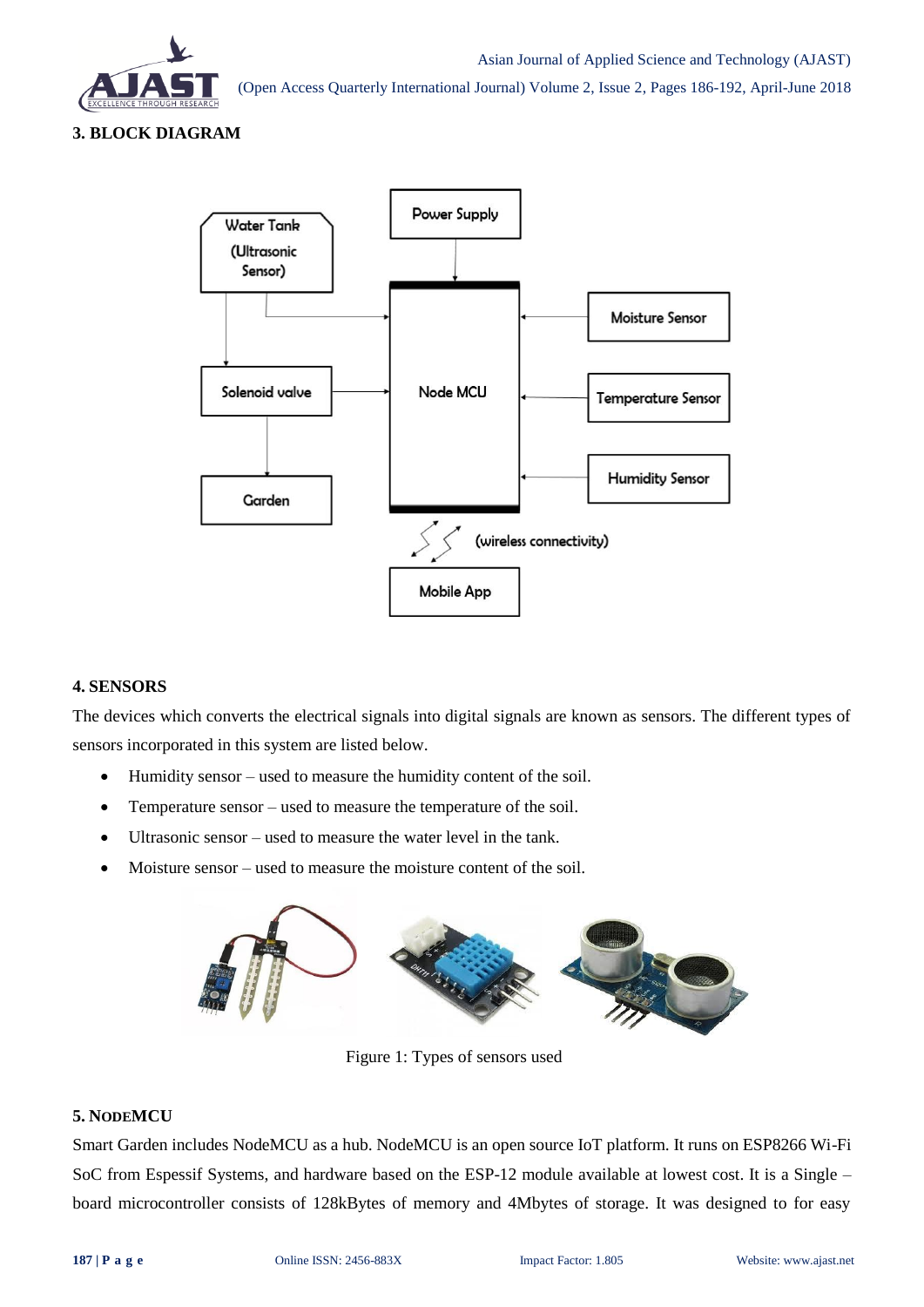

programming and allows easy prototyping for developers. There are essentially three ways to build NodeMCU firmware: cloud build service, Docker image, Linux Build Environment. It consists of inbuilt Wi-Fi module which allows us to upload the values of the sensors to the firebase includes NodeMCU as a hub. NodeMCU is an open source IoT platform. It runs on ESP8266 Wi-Fi SoC from Espessif Systems, and hardware based on the ESP-12 module available at lowest cost. It is a Single – board microcontroller consists of 128kBytes of memory and 4Mbytes of storage. It was designed to for easy programming and allows easy prototyping for developers. There are essentially three ways to build NodeMCU firmware: cloud build service, Docker image, Linux Build Environment. It consists of inbuilt Wi-Fi module which allows us to upload the values of the sensors to the firebase.





#### **6. FIREBASE**

Firebase is a mobile and web app development platform owned by Google. It helps to build better mobile applications.

| Network Authentication $x \times y$ garden - Database - Fire $x \sqrt{y}$ |                                                                                                                                      |                          |             |                 |  |                                                                                                           | $\Theta$       | σ                                                                       | $\times$       |                |
|---------------------------------------------------------------------------|--------------------------------------------------------------------------------------------------------------------------------------|--------------------------|-------------|-----------------|--|-----------------------------------------------------------------------------------------------------------|----------------|-------------------------------------------------------------------------|----------------|----------------|
|                                                                           | C   ● Secure   https://console.firebase.google.com/u/0/project/garden-a7c2b/database/garden-a7c2b/data<br>$\leftarrow$ $\rightarrow$ |                          |             |                 |  |                                                                                                           |                | ☆                                                                       | $\circledcirc$ | $\mathbf{O}$ : |
| <b>K</b> Firebase<br>garden v                                             |                                                                                                                                      |                          |             |                 |  |                                                                                                           |                | <b>Go to docs</b>                                                       |                | $\mathbf{s}$   |
|                                                                           | <b>A</b> Project Overview                                                                                                            | ۰                        |             | <b>Database</b> |  | Realtime Database -                                                                                       |                |                                                                         |                | $\bullet$      |
|                                                                           | <b>DEVELOP</b>                                                                                                                       |                          | <b>DATA</b> | <b>RULES</b>    |  | <b>USAGE</b><br><b>BACKUPS</b>                                                                            |                |                                                                         |                |                |
| Ľ.                                                                        | Authentication                                                                                                                       |                          |             |                 |  |                                                                                                           |                |                                                                         |                |                |
| 9                                                                         | <b>Database</b>                                                                                                                      |                          |             |                 |  | $\bullet$<br>co https://garden-a7c2b.firebaseio.com/                                                      | $\Theta$ :     |                                                                         |                |                |
| ◚                                                                         | <b>Storage</b>                                                                                                                       |                          |             |                 |  |                                                                                                           |                |                                                                         |                |                |
| о                                                                         | <b>Hosting</b>                                                                                                                       |                          |             |                 |  | Your security rules are defined as public, anyone can read or write to your database<br><b>LEARN MORE</b> | <b>DISMISS</b> |                                                                         |                |                |
| $(\cdot)$                                                                 | <b>Functions</b>                                                                                                                     |                          |             |                 |  |                                                                                                           |                |                                                                         |                |                |
| Ł.                                                                        | <b>STABILITY</b><br><b>Crashlytics</b>                                                                                               |                          |             |                 |  | garden-a7c2b<br>auto: 0<br>level: 106                                                                     |                |                                                                         |                |                |
| ⊛                                                                         | Performance                                                                                                                          |                          |             |                 |  | message: "dry'                                                                                            |                |                                                                         |                |                |
| B.                                                                        | <b>Test Lab</b>                                                                                                                      |                          |             |                 |  | $-$ motor: 1                                                                                              |                |                                                                         |                |                |
|                                                                           | <b>ANALYTICS</b>                                                                                                                     |                          |             |                 |  |                                                                                                           |                |                                                                         |                |                |
| al.                                                                       | Dashboard                                                                                                                            |                          |             |                 |  |                                                                                                           |                |                                                                         |                |                |
| L                                                                         | Events                                                                                                                               |                          |             |                 |  |                                                                                                           |                |                                                                         |                |                |
| $\oplus$                                                                  | Audiences                                                                                                                            |                          |             |                 |  |                                                                                                           |                |                                                                         |                |                |
| <b>Spark</b>                                                              | Free \$0/month                                                                                                                       | <b>UPGRADE</b>           |             |                 |  |                                                                                                           |                |                                                                         |                |                |
|                                                                           |                                                                                                                                      | $\overline{\phantom{a}}$ |             |                 |  |                                                                                                           |                |                                                                         |                |                |
|                                                                           | <b>COOPEBOAGE</b>                                                                                                                    |                          |             |                 |  |                                                                                                           |                | $R^R \wedge \Box \text{ (} \Box \text{ (} \Box \text{ 0)}$ 20:41 $\Box$ |                |                |

Figure 3: Real-time values of sensor updated in firebase

It gives functionalities like analytics, databases, messaging and crash reporting. It is built on Google infrastructure and scales automatically. It is easy to integrate firebase with iOS, Android, and the web. API's are packaged into a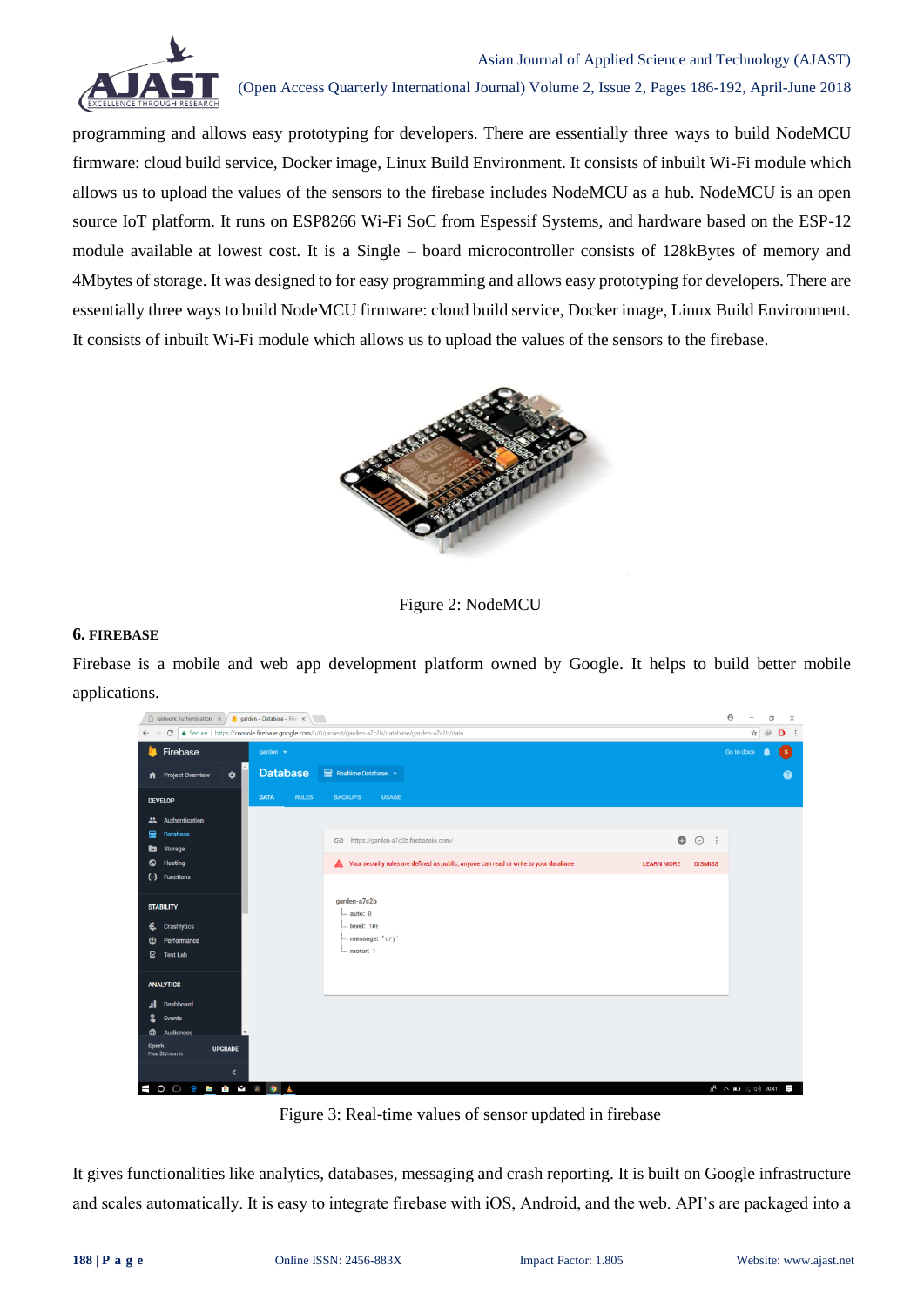

single SDK hence it can be expanded to more platforms. It provides a real-time database and backend service. The real-time values from the sensors are uploaded to firebase through NodeMCU. The firebase is integrated with mobile apps for control purpose.

#### **7. ARDUINO**

The program for NodeMCU can be written in any programming language. The Arduino software provides a better Integrated Development Environment (IDE) for programming the NodeMCU. It is a cross-platform application written in Java. This software consists of various features which include code editor, text cutting and pasting, replacing text and searching, brace matching, automatic indenting, and syntax highlighting. The board in the software should be changed to NodeMCU from Arduino and the libraries for NodeMCU should be included in the software. The board is tested with a blinking LED program and then the program for the smart garden is written. The library files for firebase connectivity is included in the program. The program known as the sketch is saved with file extension .ino



Figure 4: Code for Smart Garden

#### **8. ANDROID STUDIO**

It is an open-source Integrated Development Environment for building Android applications developed by JetBrains. This software is compatible with Windows, macOS, and Linux. It consists of various features which let the users create Android applications with a better user interface. It supports programming languages such as Java, Kotlin, and Python. It owns Android Virtual Device to run and debug applications in Android studio. In the Garden app, the program for implementation is written in Java and the code for designing part is written in XML. The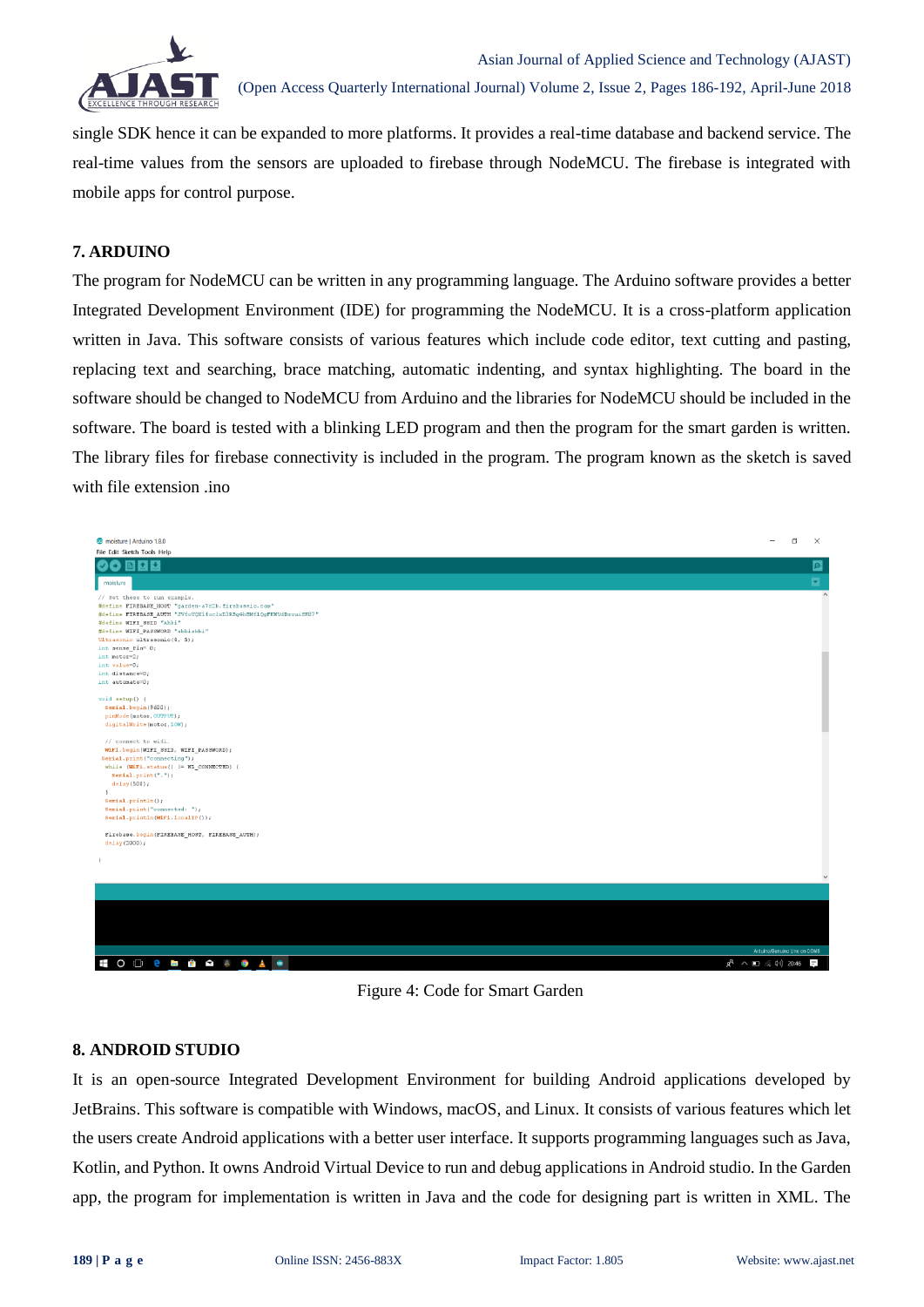

firebase connectivity is also done in the implementation part. This app consists of a login screen followed by the home screen. It consists of various events for automating the Smart Garden. This mobile application allows the user to monitor and control the Smart Garden System via locally or remotely. Whenever the values the sensor crosses the maximum or threshold value it alerts the user by push notifications and allows the user to take control of the system from the remote location. This method is cost effective since it is open-source.



Figure 5: Login screen of Garden application



Figure 6: Home screen



Figure 7: Water level Indication in tank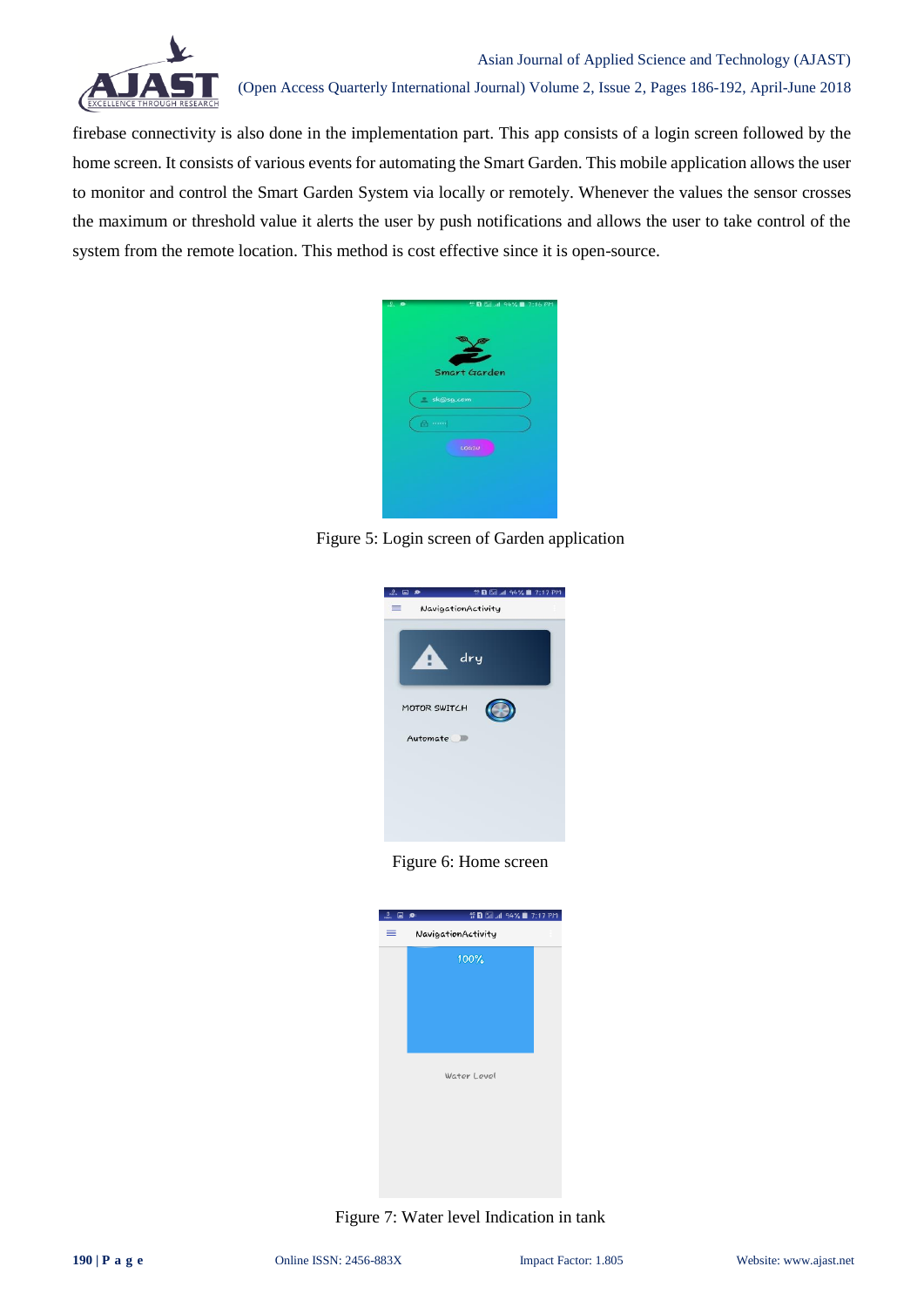

# **9. CONCLUSION**

The implementation of Smart Garden system using the Internet of Things has been verified to satisfactorily work by connecting different parameters of the soil to the cloud and was successfully controlled remotely through a mobile application. The system designed not only monitors the sensor data, like moisture, humidity, temperature and ultrasonic but also actuates other parameters according to the requirement, for example, if the water level in tank is reduced to a minimum value then the motor switch is turned on automatically to the water level of the tank reaches the maximum value.

The initial cost and the installation of this system are cheap and hence it can be implemented anywhere. With the development of sensor technology, the system can be elevated to the next level which helps the users to utilize their investment in an economic manner. If soil nutrient sensors can be installed, then the system can be modified to supply fertilizers to the garden precisely. This system saves manpower and efficiently utilizes the water resources available ultimately leading to more profit. The feedback provided by the system will improve the implementation of the gardening process.

## **REFERENCES**

[1] Bennis, H. Fouchal, O. Zytoune, D. Aboutajdine, "Drip Irrigation System using Wireless Sensor Networks" Proceedings of the Federated Conference on Computer Science and Information Systems, ACSIS, Vol. 5, 2015 [2] Pravina B. Chikankar, Deepak Mehetre, Soumitra Das, "An Autom atic Irrigation System using ZigBee in

Wireless Sensor Network," 2015 International Conference on Pervasive Computing (ICPC)

[3] Er. Vineet Biswal, Er. Hari M.Singh, Dr. W. Jeberson, Er. Anchit S.Dhar, "A Smart Houseplant Watering and Monitoring System" International Journal of Science, Engineering and Technology Research (IJSETR), Volume 4, Issue 7, July 2015

[4] Sandhya.B.R, Pallavi.M, Chandrashekar.M, "IoT Based Smart Home Garden Watering System Using Raspberry Pi 3" International Journal of Innovative Research in Science, Engineering and Technology.

[5] Aditya Gupta, Sudhir Mishra, Neeraj Bokde, Kishore Kulat, "Need of Smart Water Systems In India" International Journal of Applied Engineering Research ISSN 0973-4562 Volume 11, Number 4 (2016) pp 2216-2223.

[6] P. Tulasi Santhosh Kumar, K.N Balaji Kumar, "Implementation of Multi Zone Smart Gardening System" International Journal of Advanced Research in Computer and Communication Engineering ISO 3297:2007 Certified Vol. 5, Issue 10, October 2016.

[7] Nikhil Gowda, Suhas Shastry, Yashwanth J, Achyutha Preksha A, "IoT based Water Supply Monitoring and Soil Moisture Detection System", International Journal of Computer & Mathematical Sciences, Volume 6, Issue 5 May 2017

[8] V. Vinoth Kumar, R.Ramasamy, S.Janarthanan, M.VasimBabu, "Implementation of IoT in Smart Irrigation System using Arduino Processor", International Journal Of Civil Engineering and Technology (IJCIET) Volume 8, Issue 10, October 2017.